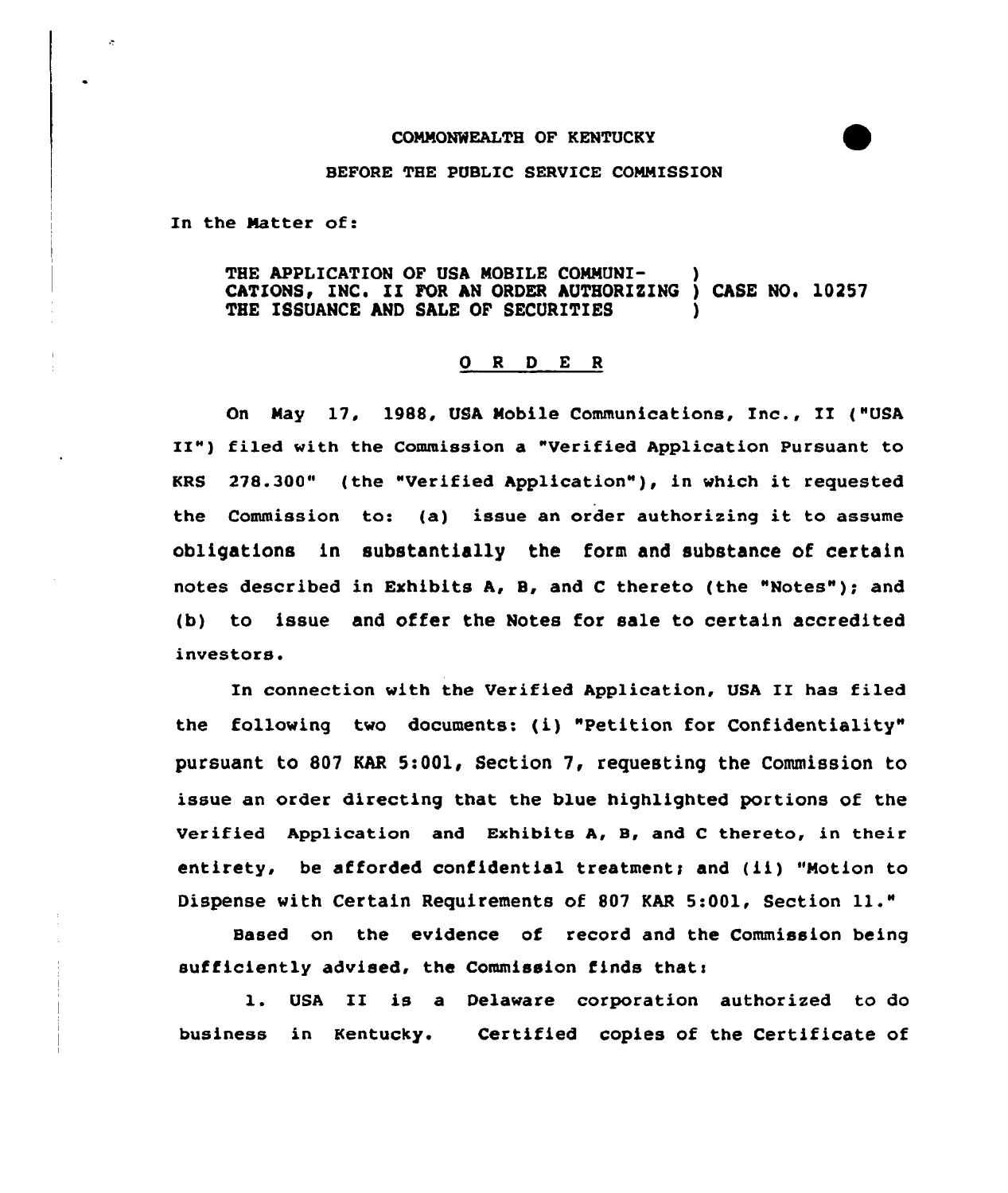incorporation of USA ZI and its Certificate of Authority to transact business in the Commonwealth are currently on file with the Commission in Case No.  $10025.$ <sup>1</sup>

2» USA II was formed to acquire and operate radio common carriers ("RCCs") in the states of Ohio, Kentucky, and Indiana. These Rccs, including those in Kentucky, provide radio common carrier services including conventional two-way mobile telephone service. An affiliate of USA II, USA Mobile Communications, Inc. ("USA I"), has entered into written agreements to purchase the stock or assets of l3 RCCs. Nine of these RCCs will have operations in Kentucky. USA I has assigned its rights and obligations under these agreements to USA XI. COnSeguently, USA II will purchase the assets or stock of these various RCCs. Certain of these RCCs are utilities subject to the jurisdiction of the Commission.

3. USA II's assumption Of the obligations represented by the Notes and its offering of the Notes for sale to certain accredited investors is: (a) for a lawful objective within the corporate purposes of USA II; (b) is necessary and appropriate, as well as consistent with the provision by USA II of RCC services to the public; (c) will not impair the ability of USA II to provide the services; and (d) is reasonable or necessary and appropriate to accomplish these objectives.

 $\mathbf{1}$ Joint Application of USh Mobile Communications, Inc., and Johnny L. Wills, 4/b/a Kentucky Radio Service, Inc.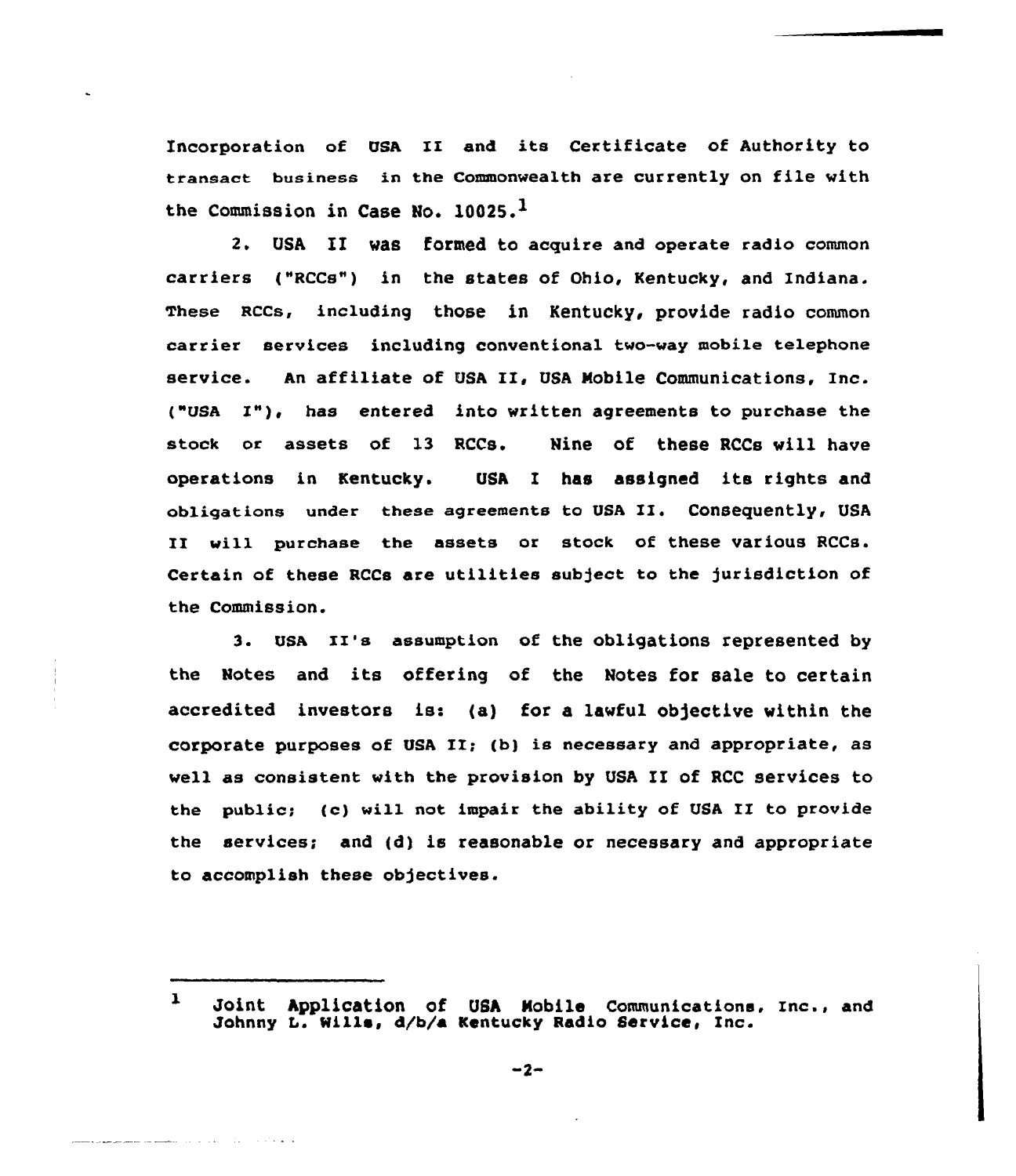4. The Commission has approved the transfer of ownership and contro1 to UsA II of the radio-telephone utilities which will have operations in Kentucky referred to in numerical paragraph two hereof.<sup>2</sup> One transaction was found not to require Commission approval.<sup>3</sup> USA II is therefore imminently about to begin providing utility services in the Commonwealth of Kentucky.

5. USA II has complied with all the requirements set forth at KRS 278.300 and 807 KAR 5:001, Section 11 governing the issuance of securities and other forms of indebtedness, except those requirements identified in USA II's "Motion to Dispense with certain Requirements of <sup>807</sup> KAR 5:001, Section 11."

 $\mathbf{3}$ See, the Commission's Order in Case No. 10186, The Joint<br>Application of USA Mobile Communications, Inc. ("USA") and<br>Alltel Mobile Communications of Kentucky, Inc. ("Alltel"), to,<br>Inter Alia, (a) Transfer Ownership and Cont of Convenience and Heceasity Granted in Case No. 9672.

 $\overline{2}$ See, the Commission's Orders in Case No. 10025; Case No. 10034, The Joint Application of USA Mobile Communications, Inc. ("USA"), Multi-Page, Inc., Commonwealth Telecommuni-<br>cations, Inc., Radio Communications Corporation and Metro<br>Telecommunications of Kentucky, Inc. (Collectively, the "Sellers"), to, Inter Alia, (1) Acquire and Transfer Ownership and Control of the Sellers by the Sale of Their Assets and Business to USA and (2) Transfer and Assign the Certificates<br>of Convenience and Necessity Granted in Case Nos. 8692, 9418,<br>9837, 8619, 9242, 7090 and 8086; Case No. 10143, The Joint 9837, 8619, 9242, 7090 and 8086; Case No. 10143, The Joint<br>Application of USA Mobile Communications, Inc., and Digital Paging Systems of Kentucky, Inc., to, Inter Alia, (a) Acquir raging Systems of Rentucky, Inc., to, Inter Alia, (a) Acquire<br>and Transfer Ownership and Control of DPS by the Sale of Its Assets to USA and {b) Transfer and Assign the Certificate of convenience and Necessity Granted in Case No. 820lt Case No. 10174, USA Mobile Communications, Inc. CQ of Ohio, Inc.; and Case No. 10206, The Joint Application of USA Mobile Communications, Inc. ("USA") and Tele-Page Corporation ("TPC"), to, Inter Alia, (a) Acquire and Transfer Ownershi and Control of TPC by the Sale of Its Assets to USA and (b) Transfer and Assign the Certificate of Convenience and Necessity Transferred to TPC in Case No. 8304.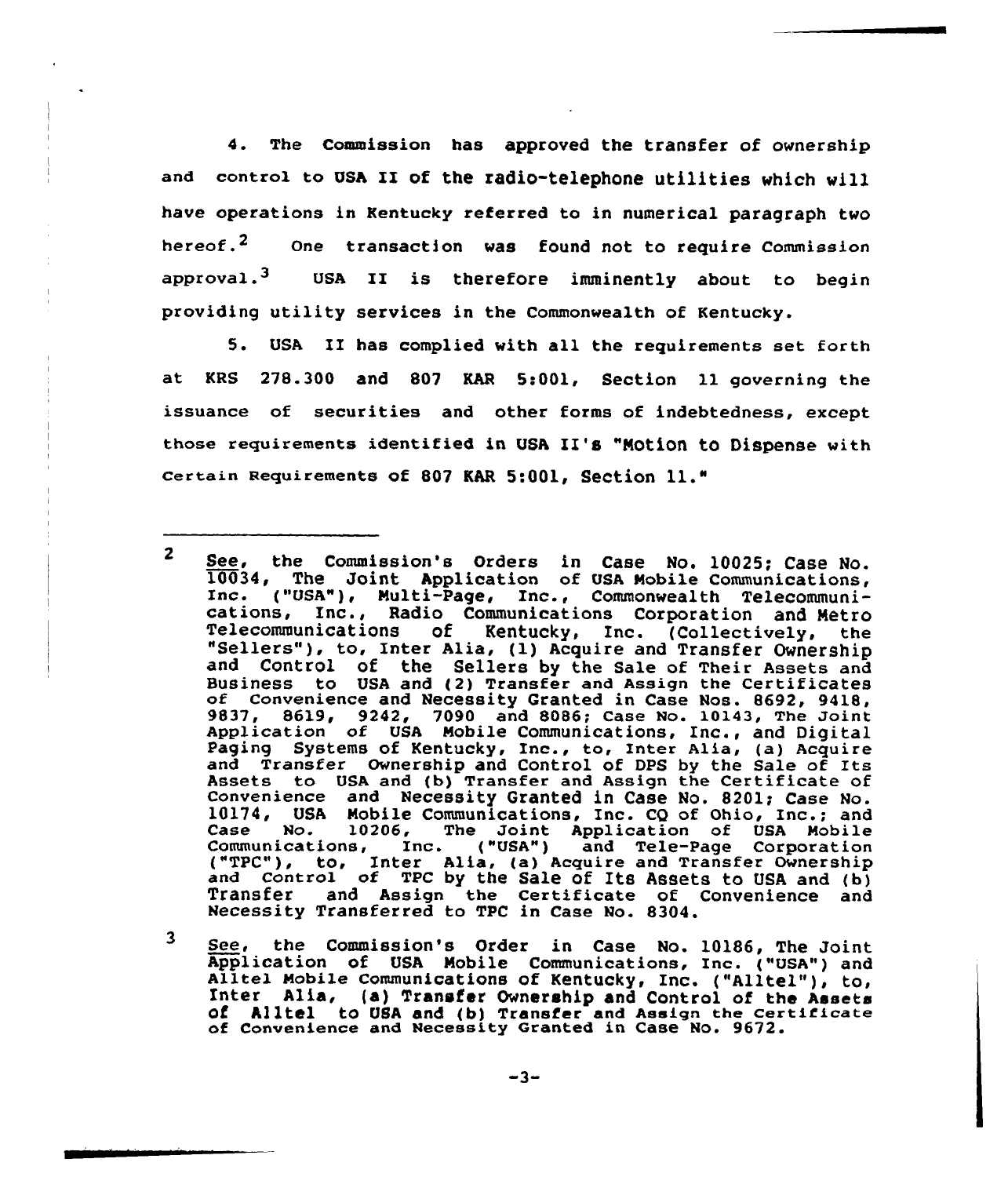IT IS THEREFORE ORDERED that:

1. USA II's "Motion to Dispense with Certain Requirements af <sup>807</sup> KAR 5:001, Section ll" is granted and VSA II is authorized to dispense with the requirements of 807 KAR 5:001, Sections  $11(1)(a)$ ,  $11(2)(b)$ ,  $11(2)(c)$  and 6 relating, respectively, to the filing of the following information with the Commission in support of its Verified Application: (i) the original cost of the persanal and real property acquired or to be acquired by USA II; (ii) trust deeds or mortgages; (iii) engineering maps and plans of the proposed property to be acquired; and (iv) a financial exhibit.

2. USA II's "Joint Petition for Confidentiality" regarding the blue highlighted portions of the Verified Application and Exhibits A, B, and <sup>C</sup> thereto, filed in accordance with 807 KAR 5:001, Section 7, is granted.

3. Porsuant to KRS 278.300 and <sup>807</sup> KAR 5:001, Section ll, USA II is authorized to assume the obligations represented by the Notes and to issue and offer the Notes for sale, and for these purposes, that is assumption, issuance and offer, to modify the terms and conditions set forth in the Notes subsequent to the issuance date of this Order.

Nothing contained herein shall be construed as a finding af value for any purpose or as a warranty on the part of the Commonwealth of Kentucky or any agency thereof as to the securities authorized herein.

 $-4-$